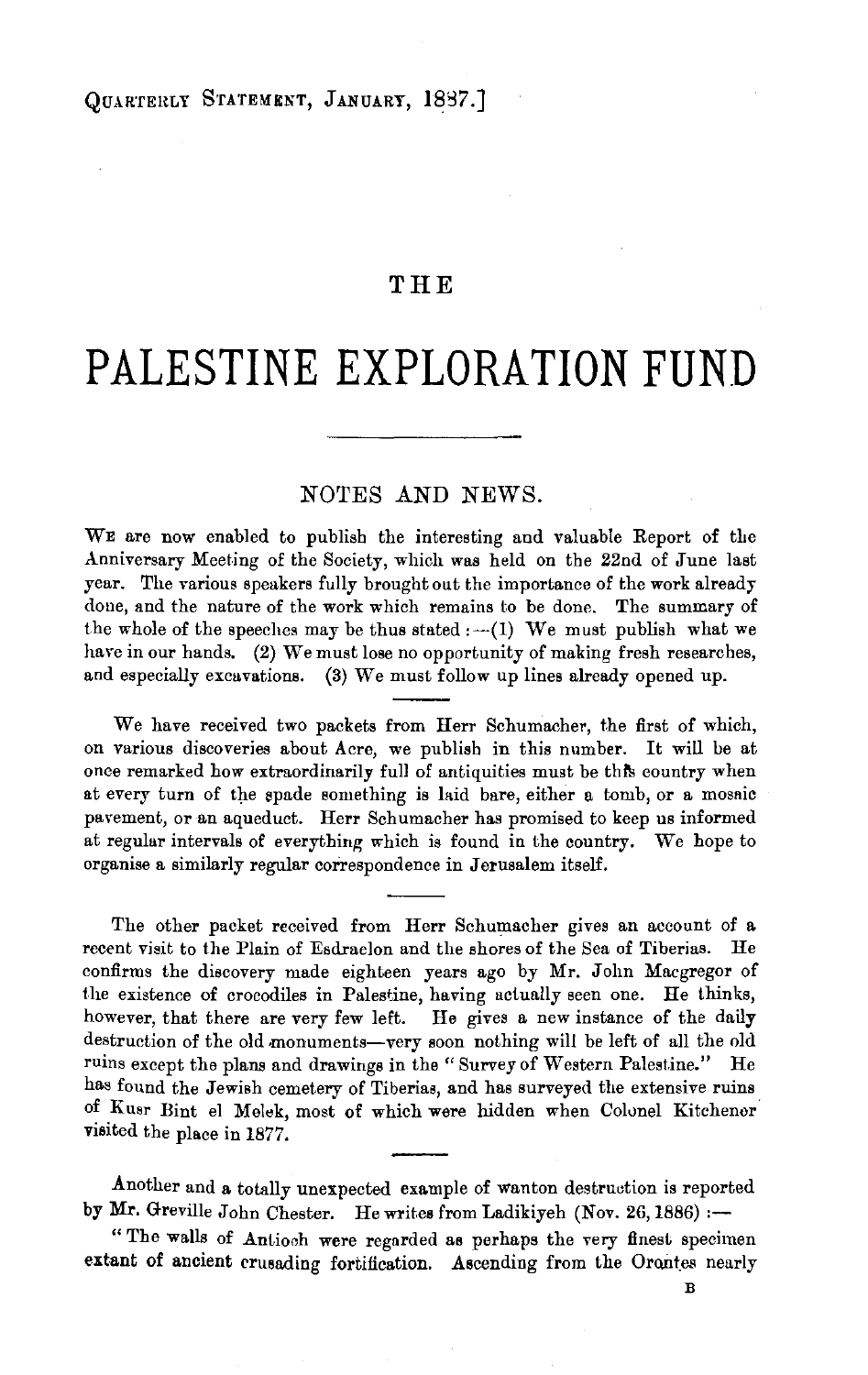perpendicularly to the summit of the beetling heights of Mount Silpius, leaping from crag to crag, joining deep ravines, and enclosing a space of some seven miles, they might be deemed an eighth wonder of the world.

"Now all this is a thing of the past. Within the last few years the hand of the spoiler has been at work, and the whole of the walls and towers are in process of destruction. Every one who wants a hewn stone goes to the ancient walls for it, as the Turkish authorities make no sign of prohibiting the spoliation.

" Lord Stratford de Redcliffe saved the Byzantine walls of Constantinople, which a late Sultan had given to his mother to sell as building materials. Cannot Sir E. White be instructed to eave what. remains of the grander walls of Antioch, which are still more magnificent, and which have a more than artistio and antiquarian interest as relics of the City where 'the disciples were first called Christians *'?* "

M. Clermont-Ganneau calls attention to another verification of a theory put forth by himself eleven years ago in a memoir published by the Académie des Inscriptions et Belles Lettres. He then pointed out that the Semitic name corresponding to Hippos (with reference to Hippos of the Decapolis) would be *Sousitha,* which in turn corresponded with the Arabic word *Sousya,* applied by them to a loc•lity not far from the Sea of Tiberias, and he suggested that the word should be looked for, and the place when found examined.

This is exactly what has been done. Herr Schumacher has found in the Jaulân the very name, Sousya or Susyeh, with extensive ruins, in which he sees the ancient site of Hippos.

The "Notes on Arabia Petræa, and the Country between Egypt and Palestine," were made by Sir Charles Warren during the journey in search of Professor Palmer's murderers.

Professor Hayter Lewis points out a remarkable confirmation from the "Travels of Mukaddasi," recently published by the Palestine Pilgrims' Text Society, of the description given by Procopius of the great Church of St. Mary, built by command of Justinian.

The programme for next year's work is contained in a circular, called "Last Year and This," which will be sent to every subscriber. Additional copies will be sent for distribution if required.

The very remarkable capital of white marble found in the Temple Area has been drawn by Mr. W. S. Weatherley, and has been engraved for the present number of the *Quarterly Statement.* A drawing of it has already appeared in the *Illustrated London News.* 

The "Memoirs of Twenty-One Yenrs' Work" is now in its third thousand. Subscribers are earnestly requested to use this book as a means of showing what the work has been, and what remains to be done. Copies are given to every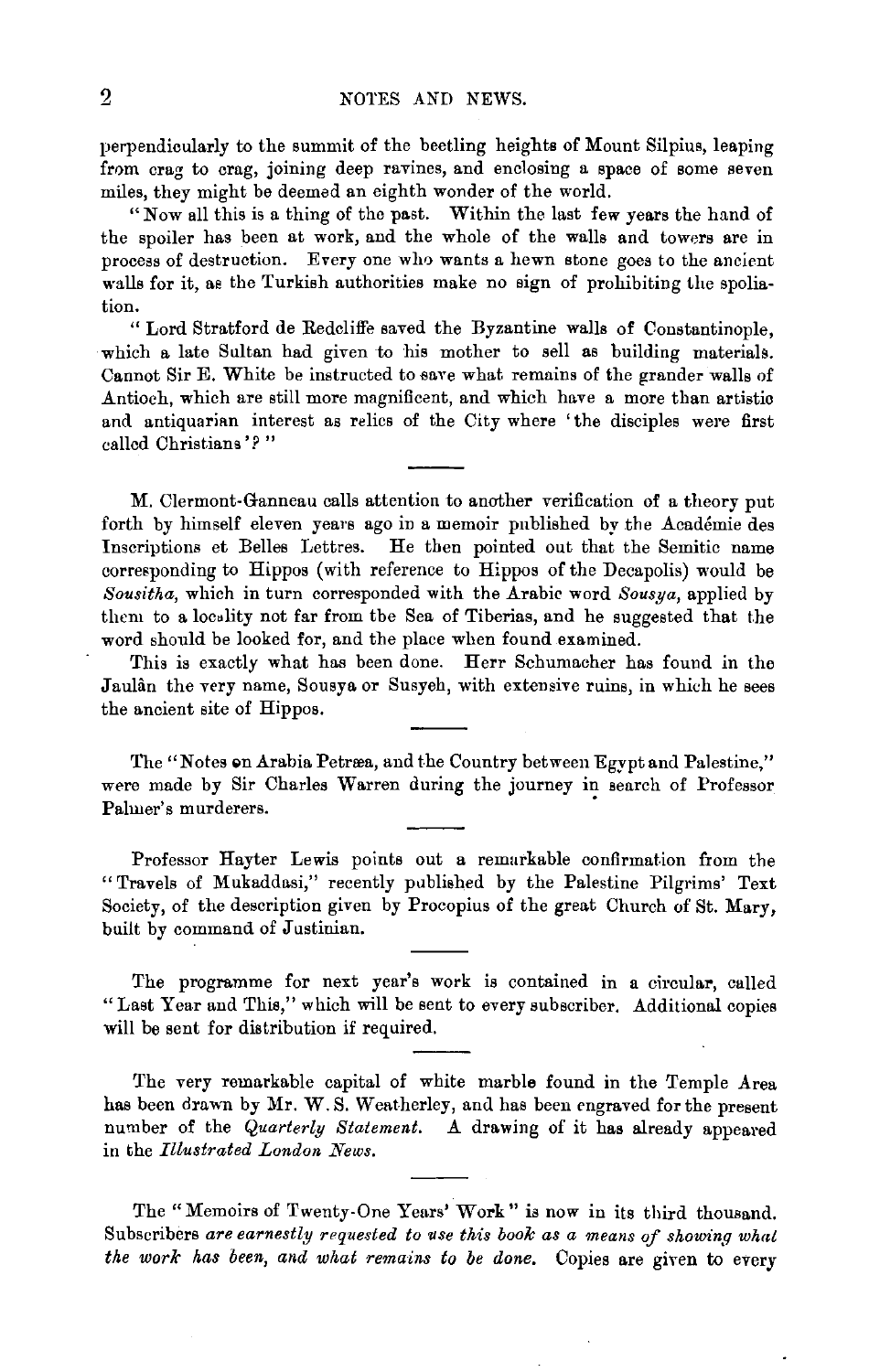subscriber who wishes to have one, and additional copies can be procured at a great reduction in the price, by subscribers only, by writing to the central office.

The Palestine Pilgrims' Text Society propose to issue in the course of next year-

- 1. The Bordeaux Pilgrim.
- 2. Arculfus de Locis Sanctis.
- 3. La Citez de Jherusalem.
- 4. The Travels of the Russian Abbot Daniel.

The works already issued are-

- 1. Antoninus Martyr.
- 2. Sancta Pau1a.
- 3. Procopius.
- 4. El Mukaddasi.

The subscription is one guinea. New members can have copies of works published in previous years at a reduced rate. Members are requested to forward their subscriptions to the Hon. Secretary at the beginning of the year.

Will all the subscribers to the Palestine Fund remember--(1) that it helps the Committee very much if subscriptions are paid in January? (2) Next, that it saves a great deal of trouble if they are paid to Coutts & Co. direct by a Banker's order? and (3) That whenever they are due it saves a great deal of labour if they are paid without waiting for a reminder? The clerical staff of the Society is small, and it is greatly desired not to increase the management expenses, and not to overburden the work of the office.

The following books are now published uniform in size and appearance  $:$ Conder's "Tent Work"; Conder's "Heth and Moab"; Schumacher's "Across the Jordan"; "1he Memoirs of Twenty·One Years' Work." Conder's "Syrian Stone Lore" will also be added to the list. Subscribers can have the whole set, together with Hull's "Mount Seir," for *25s.* carriage free.

The long-promised List of Old Testament Names has been at length finished, and is to be printed at once. Mr. Armstrong has also prepared a new list of photographs arranged alphabetically according to those Bible names which are illustrated by photographs. This list is also in the printer's hands, and will be ready. before the end of January. Those who wish for a copy of either may send in their names.

Mr. G. E. Stewardson, Assistant-Secretary of the British Association, has completed the great Index for the " Survey of Western Palestine." It is hoped to get this ready in the course of the next three months. A circular on the subject will be sent to every one who possesses the great work of the Society.